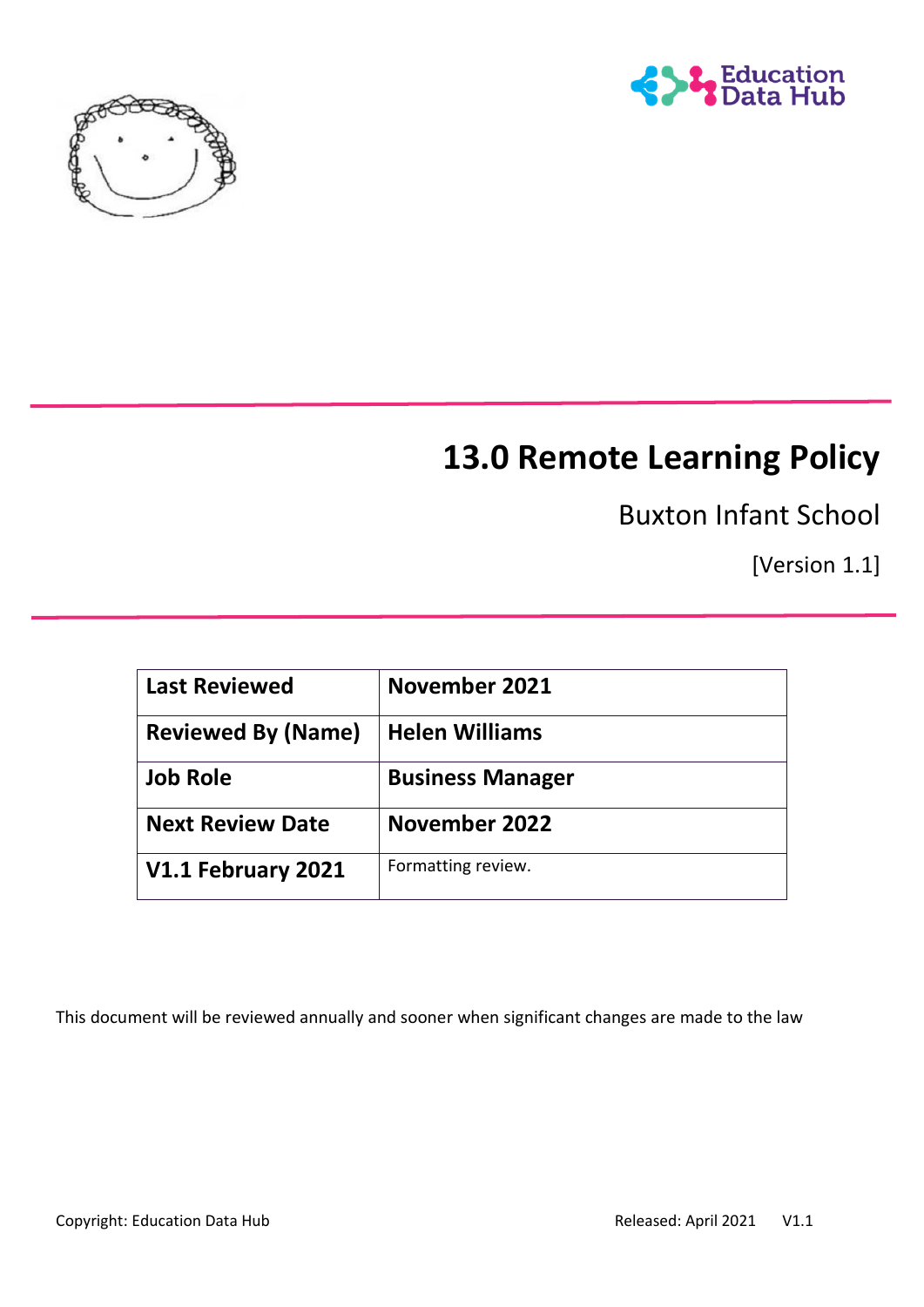#### **Contents**

| 1.  |  |
|-----|--|
| 2.  |  |
| 3.  |  |
| 4.  |  |
| 5.  |  |
| 6.  |  |
| 7.  |  |
| 8.  |  |
| 9.  |  |
|     |  |
| 11. |  |
|     |  |
|     |  |
|     |  |
|     |  |
|     |  |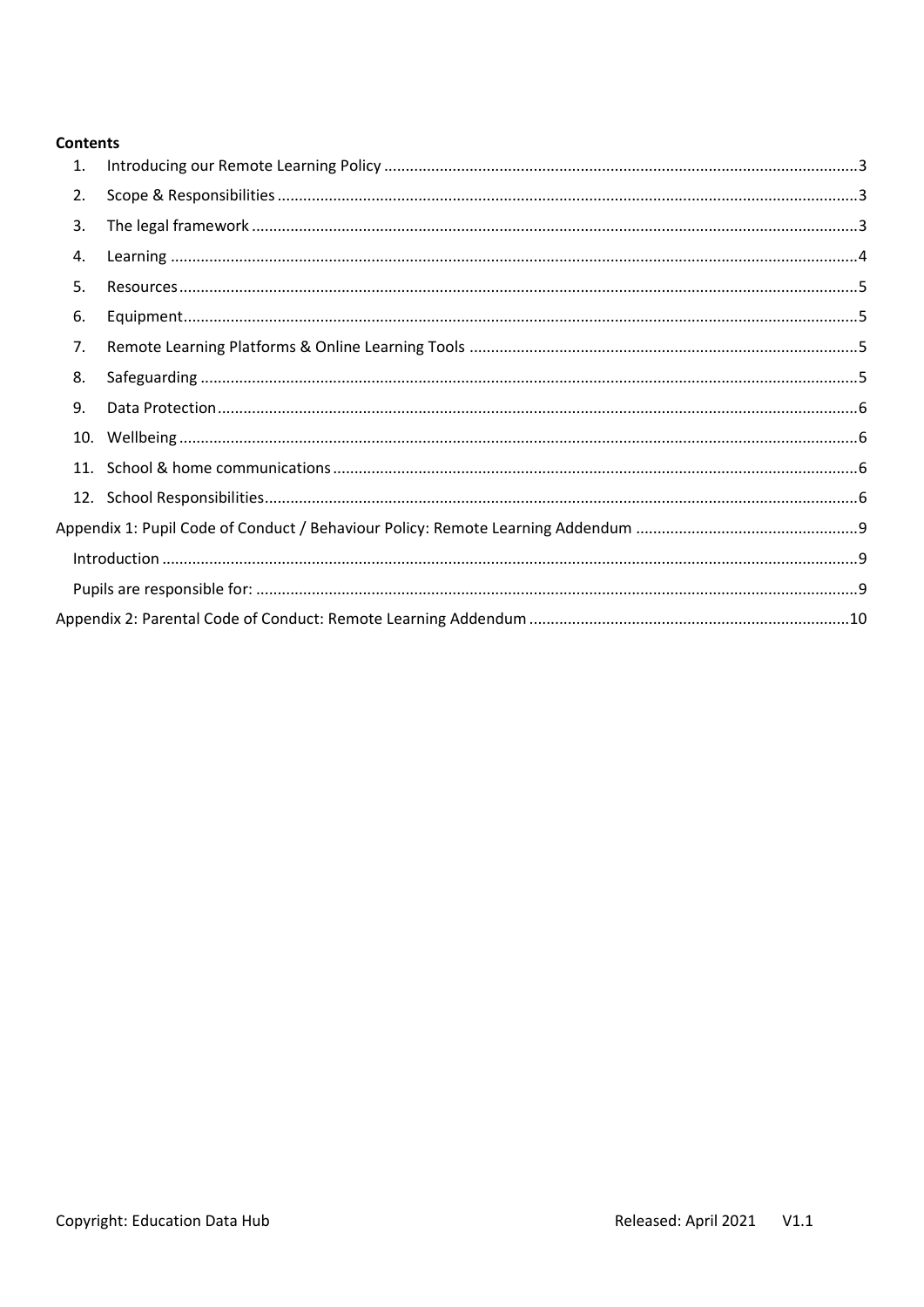# <span id="page-2-0"></span>13.1 Introducing our Remote Learning Policy

13.1.1 We recognise the importance of maintaining high expectations in all areas of school life and ensuring that all pupils have access to the learning resources and support they need to succeed, especially when they are unable to attend school in person.

13.1.2 Our Remote Learning Policy lays out the responsibilities of each of the members of our school community in relation to the provision of remote learning capability to our pupils and details the practical and operational matters associated with this provision.

13.1.3 Its aims are to:

- Set out a framework for the effective operation of Remote Learning within our school.
- Set out our expectations for all members of the school community with regards to remote learning.
- Ensure robust safeguarding measures continue to be in effect during the period of remote learning.
- Ensure staff, parent, and pupil data remains secure and used in line with Data Protection regulations.

13.1.4 Our Remote Learning Policy will necessarily change in line with changing events, technologies and methodologies and as such will be regularly revised. Any changes will be communicated via our website and using our regular communication channels.

## <span id="page-2-1"></span>13.2 Scope & Responsibilities

13.2.1 This Policy applies to all staff (including temporary staff, consultants, governors, volunteers, and contractors, and anyone else working on our behalf), pupils, parents and carers.

13.2.2 All staff are responsible for reading and understanding this policy before carrying out tasks relating to remote learning, and for following this policy, including reporting any suspected breaches of it to the appropriate Senior Leader or Governor.

13.2.3 All leaders are responsible for ensuring their team read and understand this policy before carrying out related tasks, and that they follow this policy, including reporting any suspected breaches of it.

13.2.4 Our Governing Body, Headteacher, Senior Leadership Team, Designated Safeguarding Lead (DSL), SENCO, IT Staff and Data Protection Officer (DPO) are responsible for dealing with breaches of this policy, including suspected breaches, identified risks, and monitoring compliance with this policy.

# <span id="page-2-2"></span>13.3The legal framework

13.3.1 Relevant legislation, statutory instruments, statutory guidance and Department for Education guidelines are detailed below:

- Equality Act 2010
- Education Act 2004
- The General Data Protection Regulation (GDPR)
- Data Protection Act 2018
- DfE (2020) 'Keeping children safe in education'
- DfE (2019) 'School attendance'
- DfE (2017) 'Special educational needs and disability code of practice: 0 to 25 years'
- DfE (2018) 'Health and safety: responsibilities and duties for schools'
- DfE (2018) 'Health and safety for school children'
- DfE (2016) 'Children missing education'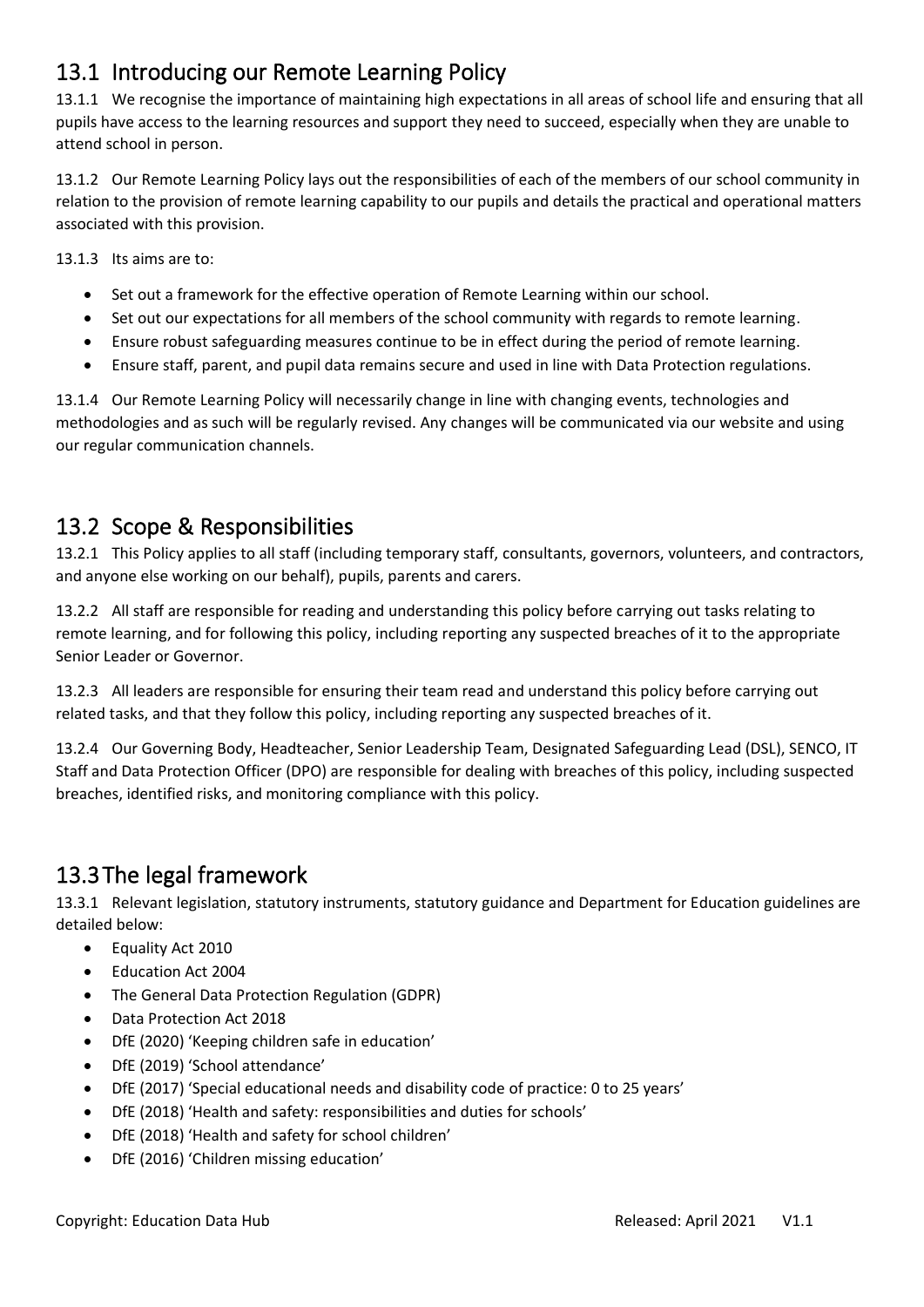13.3.2 The latest Government guidance can be found at: [https://www.gov.uk/government/collections/guidance](https://www.gov.uk/government/collections/guidance-for-schools-coronavirus-covid-19)[for-schools-coronavirus-covid-19](https://www.gov.uk/government/collections/guidance-for-schools-coronavirus-covid-19)

#### 13.3.3 The latest Derbyshire County Council guidance can be found at:

[https://schoolsnet.derbyshire.gov.uk/administration-services-and-support/coronavirus-information/information](https://schoolsnet.derbyshire.gov.uk/administration-services-and-support/coronavirus-information/information-and-advice-to-schools.aspx)[and-advice-to-schools.aspx](https://schoolsnet.derbyshire.gov.uk/administration-services-and-support/coronavirus-information/information-and-advice-to-schools.aspx)

- 13.3.4 This Policy operates in conjunction with the following school policies:
	- Accessibility Plan
	- Assessment and Target Setting Policy
	- Attendance Policy
	- Positive Behaviour Support Policy
	- Bring Your Own Device Policy
	- Child Protection and Safeguarding Policy
	- Children Missing in Education Policy
	- Code of Conduct for Employees
	- Curriculum Policies
	- Data Protection Policy and associated Privacy Notices
	- Health and Safety Policy
	- ICT Acceptable Use Policy
	- Marking Policy
	- **Off Site Working Procedure**
	- Online Safety Policy
	- Home School Agreement
	- Retention Schedule Policy
	- Separated Parents Policy
	- Special Educational Needs and Disabilities (SEND) Policy

13.3.5 The content of this section is not exhaustive, and these provisions are subject to continuous development.

#### <span id="page-3-0"></span>13.4 Learning

13.4.1 We believe it is in the best interest of children engaging in remote learning to provide structured and sequenced remote learning, replicating their classroom experience as closely as possible, however we recognise that switching to remote learning will affect pupils and their families in a number of ways.

13.4.2 The learning methods selected will be based on:

- Being realistic and focusing on what is most important, recognising that remote learning can be more difficult for many pupils and providing appropriate support.
- Allowing flexibility in the completion of activities, understanding that families may have more than one child sharing home resources and that workspaces may be shared with multiple family members, including by designing activities that are accessible for all pupils, including those working offline.
- Ensuring remote education practices are inclusive including by tailoring the remote curriculum for pupils with SEND
- 13.4.3 We will use a range of delivery methods including:
	- Directed online learning Sign-posting to online learning resources
	- Hard copy learning Provision of hardcopy resources to complete offline
	- Remote recorded online lessons Lesson delivered to camera, pupils log in to a platform to participate.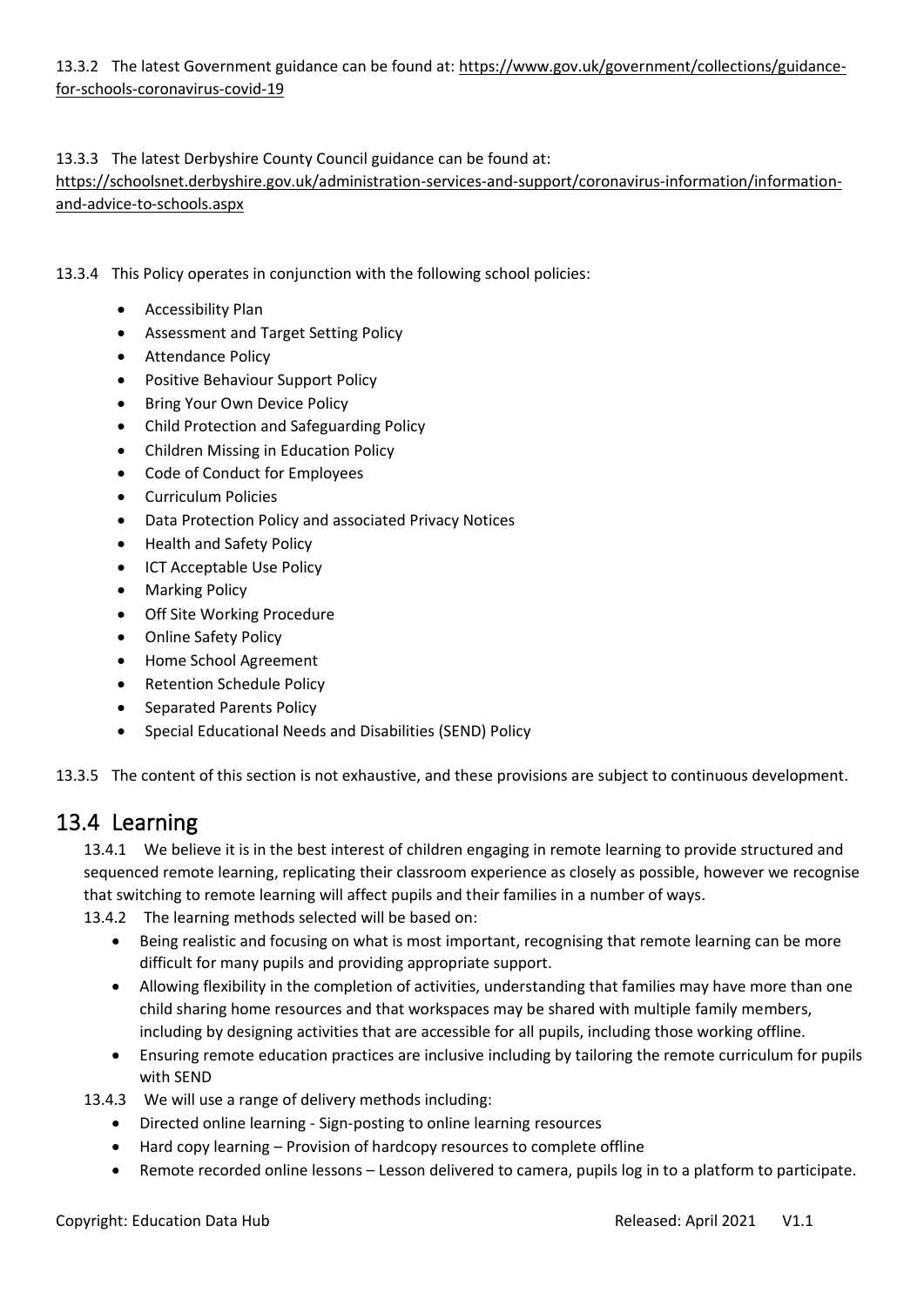- Remote pre-recorded lessons Staff delivery of lessons to camera (with no pupil presence) and made available to pupils online to access in their own time
- Synchronised learning Staff delivery of lessons with both in school and remote pupil attendance

### <span id="page-4-0"></span>13.5 Resources

The school will provide a combination of teaching and learning resources to support remote learning including, but not necessarily limited to:

- Work sheets
- Practical Projects
- Current online learning portals
- Educational websites
- Reading tasks
- Remote learning platforms and tools
- Pre-recorded video or audio lessons

### <span id="page-4-1"></span>13.6 Equipment

- 13.6.1 Pupils will need to use their own or family-owned equipment to access remote learning resources, unless the school agrees to provide or loan equipment, e.g. laptops.
- 13.6.2 For pupils who cannot access digital devices at home, we will, where possible, apply for support from the government to provide devices.
- 13.6.3 If a pupil is provided with school-owned equipment, the pupil and their parent will need to sign the Acceptable Use Agreement on receipt of the equipment.

# <span id="page-4-2"></span>13.7 Remote Learning Platforms & Online Learning Tools

13.7.1 The Use of Remote Learning Platforms and Online Learning Tools is key to our ability to offer flexibility in our learning provision and offers the chance for greater efficiency, improved connectivity and collaboration between staff, governors and pupils, and flexible access to education for vulnerable and hard to reach children, supporting safeguarding and wellbeing agendas.

13.7.2 These tools will further support pupils who may currently be learning through Virtual Schools, or in hospital, to feel more integrated into the school community.

13.7.3 We will ensure that the platforms and tools we use are secure, maintain privacy and have enterprise level security.

### <span id="page-4-3"></span>13.8 Safeguarding

13.8.1 Safeguarding and child protection remains as important in this environment as anywhere else, and staff members will apply the school's safeguarding guidance to remote learning, just as they would to classroom working - staff who become aware of any child protection concerns will continue to follow established safeguarding procedures.

13.8.2 We will adhere to all additional guidance on delivering learning for those children access provision at home

13.8.3 When working remotely, we will ensure that the current Child Protection & Safeguarding Policy along with any addendums is adhered to at all times.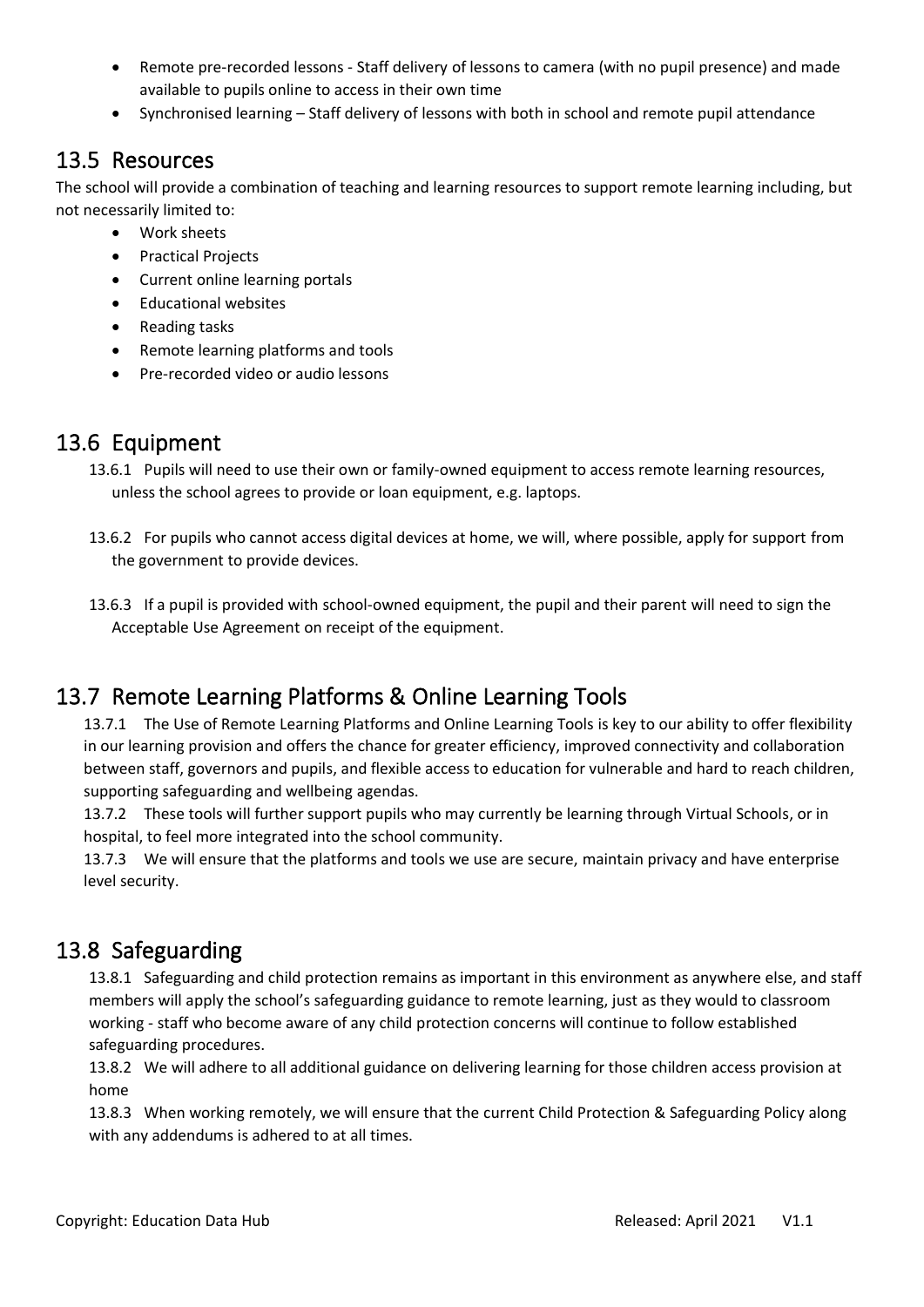### <span id="page-5-0"></span>13.9 Data Protection

13.9.1 Data Protection remains as important in this environment as anywhere else, and staff members will apply the school's Data Protection Policies to remote learning, just as they would to classroom working - staff who become aware of any data breaches will continue to follow established data protection procedures.

13.9.2 This includes maintaining the same high standards of data protection, when sharing events and lessons remotely, as we would sharing any other sensitive, personal or confidential data.

13.9.3 Recording individuals will generate personal data including pupil images, names, contributions, login and contact details and will be protected, processed and retained in the same way as all personal data, in line with the schools Data Protection Policies and Privacy notices and in accordance with our other policies including Acceptable Use, Off Site Working and Bring Your Own Device policies, as well as our Retention Schedule.

13.9.4 The Data Protection Act, UK GDPR and our policies require us to assess the lawful basis for Data Sharing and the Data Protection suitability of providers of services/platforms, and this information will be published in our Privacy Notices.

13.9.5 We will carry out DPIAs of third party processors supplying remote and online learning and/or communications platforms and for any other processing deemed to require such.

13.9.6 We will follow our Acceptable Use of IT and Email policy when communicating with parents and pupils.

13.9.7 We will follow the procedures in our Data Protection Policy for recording, reporting and responding to data breaches, suspected data breaches and cyber security incidents.

### <span id="page-5-1"></span>13.10 Wellbeing

13.10.1 In addition to safeguarding, pupil wellbeing is a significant consideration in our planning for remote learning.

13.10.2 We will ensure our remote learning curriculum factors in support for pupils' mental and physical wellbeing and considers differentiation in our pupils.

This includes scheduling regular breaks in learning, recommending fresh air and exercise-based activities and by ensuring a reasonable balance between online and offline activities.

# <span id="page-5-2"></span>13.11 School & home communications

13.11.1 Maintaining a sense of community with parents, carers and pupils is very important to us and we will provide regular communication to parents about any general measures that need to be put in place if their child is learning remotely.

13.11.2 During the period of remote learning, we will maintain regular contact with parents to:

- Ensure parents are aware of what their children are being asked to do and when.
- Reinforce the importance of children staying safe online.
- Provide further information as the necessity arises.

### <span id="page-5-3"></span>13.12 School Responsibilities

13.12.1 Each member of our school community plays a part in the safe and effective delivery of remote learning. These responsibilities are outlined below.

13.12.2 Our governing body is responsible for:

- Ensuring that the school has robust risk management procedures in place.
- Ensuring that the school has a business continuity plan in place, where required.
- Evaluating the effectiveness of the school's remote learning arrangements including to ensure that the curriculum remains fully accessible and inclusive to all.
- 13.12.3 Our Headteacher is responsible for: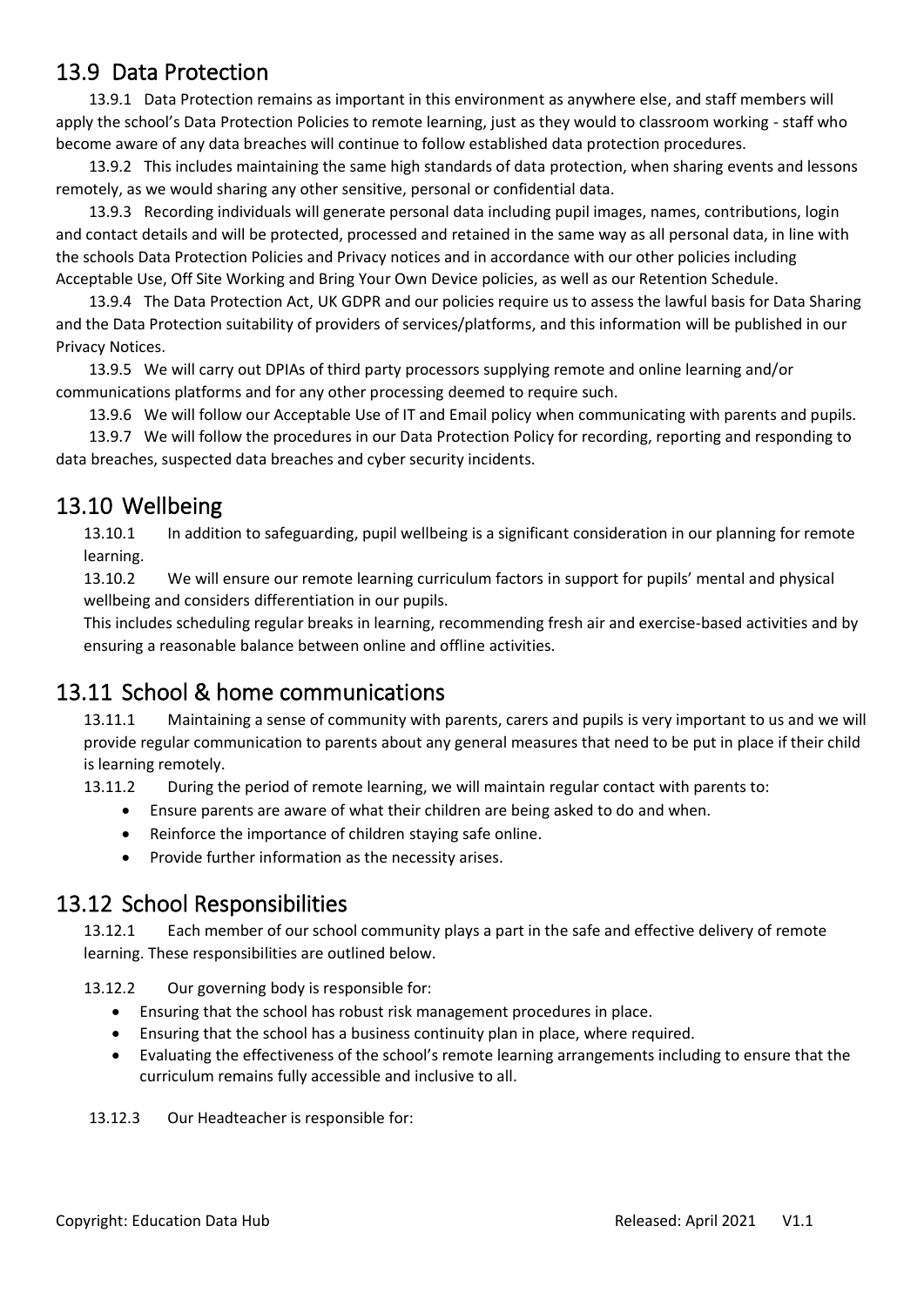- Ensuring the schools remote learning approach is effectively communicated to the whole school community and providing regular and timely updates as dictated by any circumstances relating to the invocation of a period of remote learning.
- Co-ordinating and monitoring the effectiveness of remote learning delivery across the school, including to ensure that the curriculum remains fully accessible and inclusive to all.
- Monitoring the security of remote learning systems, including data protection and safeguarding considerations.
- Overseeing that the staff and pupils have the resources and appropriate training necessary to ensure effective remote learning in accordance with this policy.
- Ensuring the relevant policies are available to the school community at all times.
- Ensuring that there are arrangements in place for identifying, evaluating, and managing the risks associated with remote learning, including putting procedures and safe systems of learning into practice, which are designed to eliminate or reduce the risks associated with remote learning.
- Ensuring that there are arrangements in place for monitoring incidents associated with remote learning.
- Managing the effectiveness of safeguarding measures through a robust system of reporting, investigating, and recording incidents.
- Ensuring that pupils identified as being at risk are provided with necessary information and instruction, as required.
- Managing the effectiveness of health and safety measures through a robust system of reporting, investigating, and recording incidents including that the relevant risk assessments are carried out within the agreed timeframes.
- Managing the effectiveness of data protection measures through a robust system of reporting, investigating, and recording incidents including the relevant Data Protection Impact Assessments are carried out prior to sharing pupil (or other high risk) information.
- Regular reviews of the effectiveness of this policy.
- 13.12.4 The Governors and Headteacher are responsible for liaising with the Data Protection Officer to ensure:
	- all staff are aware of the data protection principles outlined in the GDPR.
	- all Data Protection Policies and Privacy Notices are updated to reflect remote learning platforms.
	- that all learning platforms, apps, games, communication platforms, computer programs used for remote learning are compliant with the GDPR and the Data Protection Act 2018 and where necessary, Data Protection Impact Assessments have been carried out.
	- all staff understand and follow the procedures for data breaches
- 13.12.5 The DSL is responsible for:
	- Attending and arranging, where necessary, any safeguarding meetings that occur during the remote learning period.
	- Liaising with the ICT technicians to ensure that all technology used for remote learning is suitable for its purpose and will protect pupils online.
	- Identifying vulnerable pupils who may be at risk if they are learning remotely.
	- Ensuring that child protection plans are enforced while the pupil is learning remotely, and liaising with the headteacher and other organisations to make alternate arrangements for pupils who are at a high risk, where required.
	- Identifying the level of support or intervention required while pupils learn remotely and ensuring appropriate measures are in place.
	- Liaising with relevant individuals to ensure vulnerable pupils receive the support required during the period of remote working, ensuring all safeguarding incidents are adequately recorded and reported.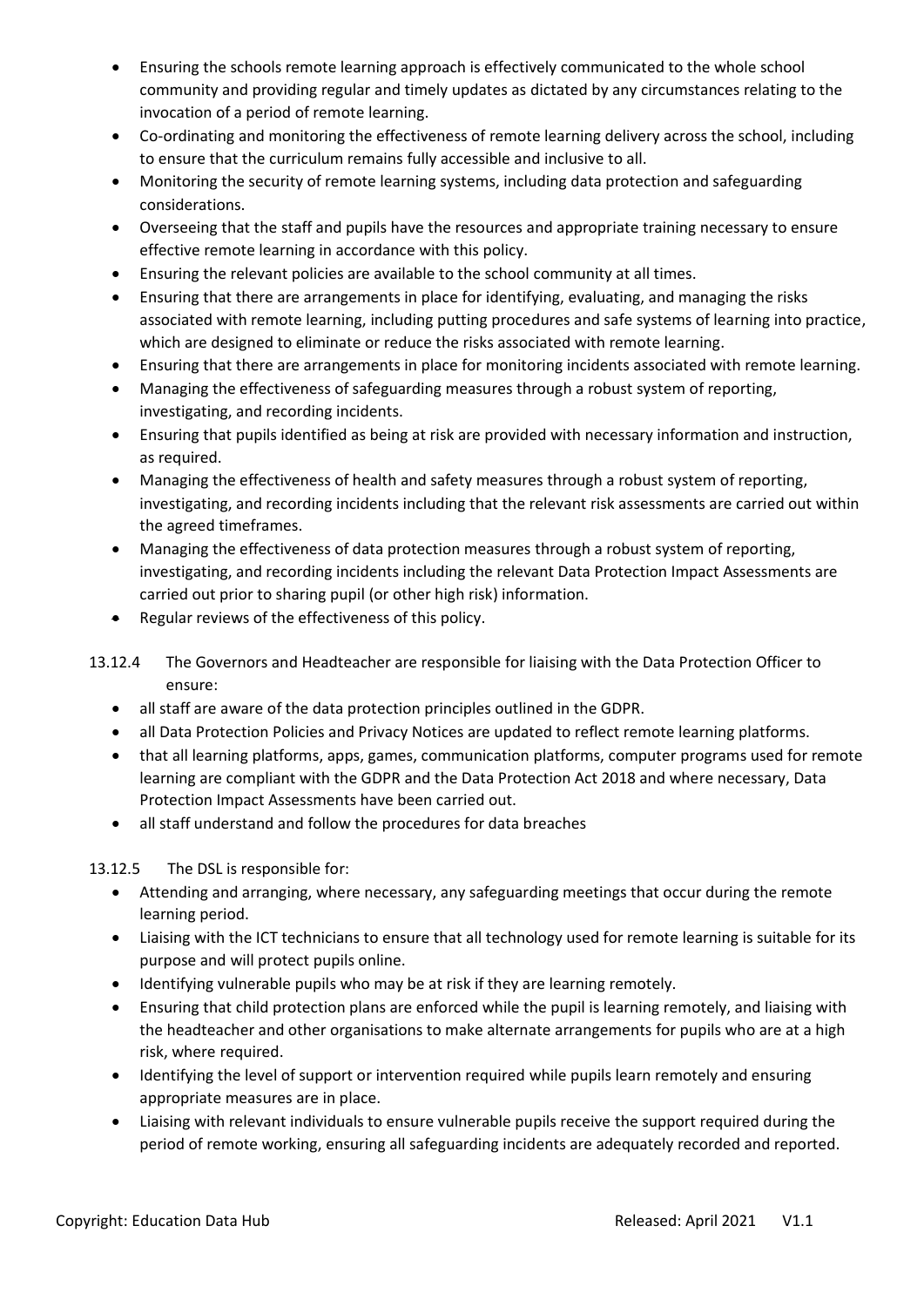#### 13.12.6 The SENCO is responsible for:

- Liaising with the ICT technicians to ensure that the technology used for remote learning is accessible to all pupils and that reasonable adjustments are made where required.
- Ensuring that pupils with EHC plans continue to have their needs met while learning remotely, and liaising with the headteacher and other organisations to make any alternate arrangements for pupils with EHC plans and IHPs.
- Identifying the level of support or intervention that is required while pupils with SEND learn remotely.
- Arranging additional support for pupils with SEND which will be unique to the individual's needs.
- Ensuring that the provision put in place for pupils with SEND is monitored for effectiveness throughout the duration of the remote learning period.

#### 13.12.7 IT Staff are responsible for:

- Reviewing the security of remote learning systems and flagging any security breaches to the Data Protection Officer.
- Overseeing that any ICT equipment used for remote learning is resilient and can efficiently recover lost data.
- Ensuring that all school-owned devices used for remote learning have suitable anti-virus software installed, have a secure connection, can recover lost work, and allow for audio and visual material to be recorded, where required.
- Ensuring that any programs or networks used for remote learning can effectively support a large number of users at one time, where required, e.g. undertaking 'stress' testing.
- Working with the SENCO to ensure that the equipment and technology used for learning remotely is accessible to all pupils and staff.

#### 13.12.8 Teaching & Learning staff are responsible for:

- Ensuring pupils are shown how to use the remote platforms and other tools to be utilised in the delivery of remote learning.
- Create learning plans in line with this policy.
- Adhering to this policy at all times during periods of remote learning.
- Taking appropriate steps to ensure their devices remain secure in line with the ICT Acceptable Use Policy including by setting privacy settings on devices used to deliver or engage in remote learning to an appropriate level to protect themselves and the pupils/parents involved
- Reporting any safeguarding incidents to the DSL and asking for guidance as appropriate.
- Reporting any health and safety incidents to the health and safety officer and asking for guidance as appropriate.
- Reporting any Data Protection incidents to the DPO and asking for guidance as appropriate.
- Taking part in any training conducted to meet the requirements of this policy, including training on how to use the necessary electronic equipment and software.
- Reporting any dangers or potential dangers they identify, as well as any concerns they may have about remote learning, to the headteacher.
- Liaising with the SENCO and other relevant members of staff to ensure all pupils remain fully supported for the duration of the remote learning period.
- Reporting any defects on school-owned equipment used for remote learning to an ICT technician.
- Adhering to the requirements of the policies listed in section 3 including as they relate to remote learning.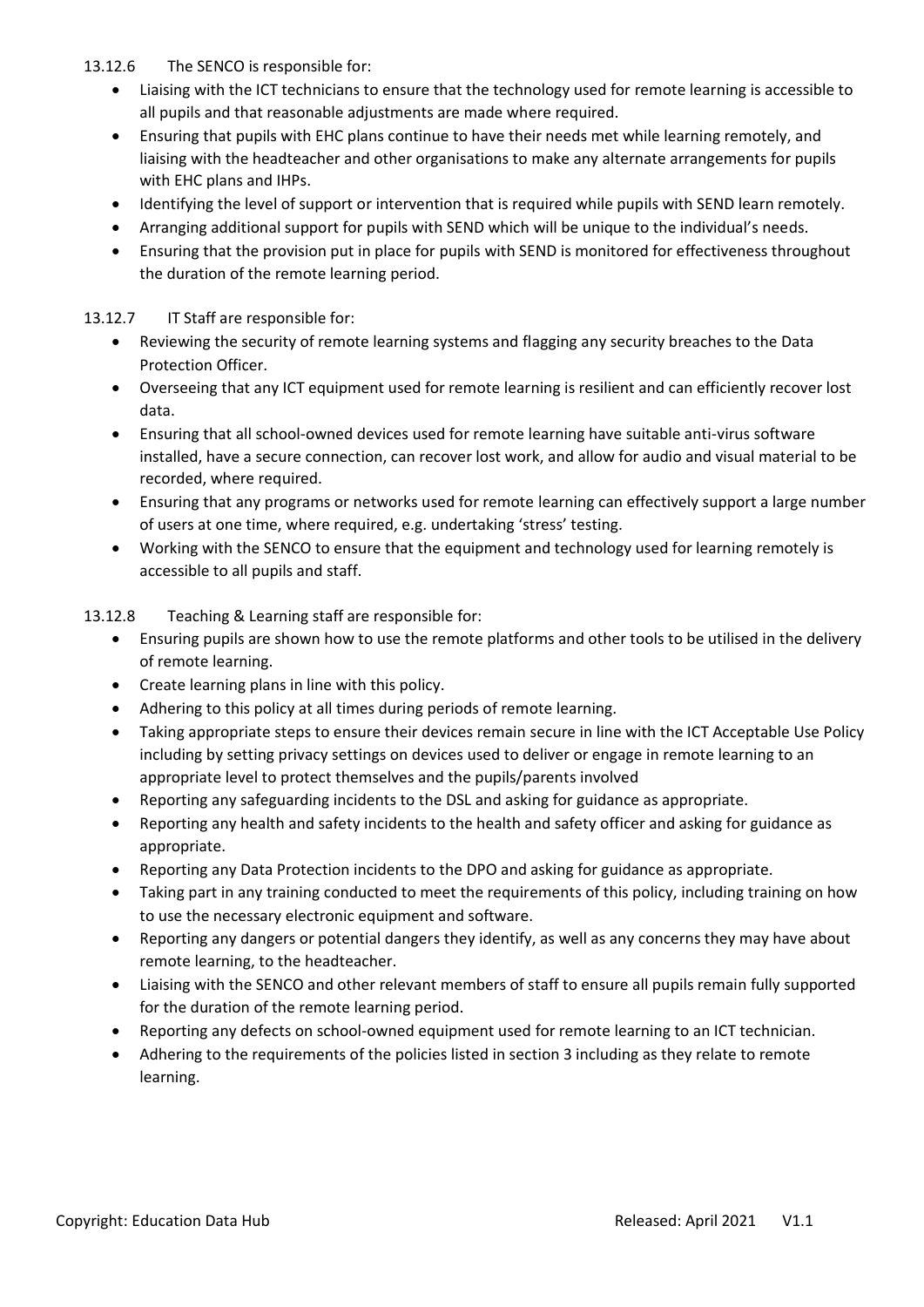# <span id="page-8-0"></span>Appendix 1: Pupils - Home School Agreement/Positive Behaviour Support Policy: Remote Learning Addendum

#### <span id="page-8-1"></span>Introduction

• This addendum supplements the school's Home School Agreement/Positive Behaviour Support Policy during periods of remote learning. If any conflict arises between this addendum and the Home School Agreement/Positive Behaviour Support Policy this addendum shall prevail during such periods.

Parents/Carers/Pupils' must ensure they have read and understood the contents of this Code of Conduct addendum before engaging in tasks relating to remote learning and must adhere to this Code of Conduct at all times during periods of remote learning, including reporting any suspected breaches of it to the school.

#### <span id="page-8-2"></span>Parents/Carers/Pupils are responsible for:

- Taking care of their personal information.
- Only sharing their image or using their camera in line with the parental consents recorded on their school file.
- Taking reasonable steps to prevent unauthorised access to devices that are being used to access remote learning.
- Ensuring the privacy of all individuals participating in events and lessons via video conferencing or other remote means, by not sharing any sensitive, personal or confidential data, this includes:
	- o Not using the information / contact details / images obtained for any other purpose than learning.
	- o Not copying (by means of screen grab, photo or other means) or recording any element of an online lesson and disseminating or distributing it in any way.
- Informing an appropriate member of school staff as soon as is reasonably practical if they become aware of a data security risk or breach.
- Informing an appropriate member of school staff as soon as is reasonably practical if they have worries or concerns about the wellbeing of any of their peers.
- Adhering to the Home School Agreement / Positive Behaviour Support Policy / Online Safety Policy at all times.
- Ensuring they have access to remote learning material and notifying an appropriate member of school staff if they do not have access.
- Reporting any technical issues to an appropriate member of school staff as soon as possible.
- Ensuring they are available to learn remotely during the school day/ normal school timetable, and that their schoolwork is completed on time and to the best of their ability.
- Informing an appropriate member of school staff as soon as possible if they are feeling unwell or if schoolwork cannot be completed for whatever reason, and for following the Attendance Policy.
- Maintaining the upkeep of any equipment they use to access remote learning resources.
- If a pupil is provided with school-owned equipment, signing and adhering to the Acceptable Use Agreement/Codes of Conduct prior to commencing remote learning.